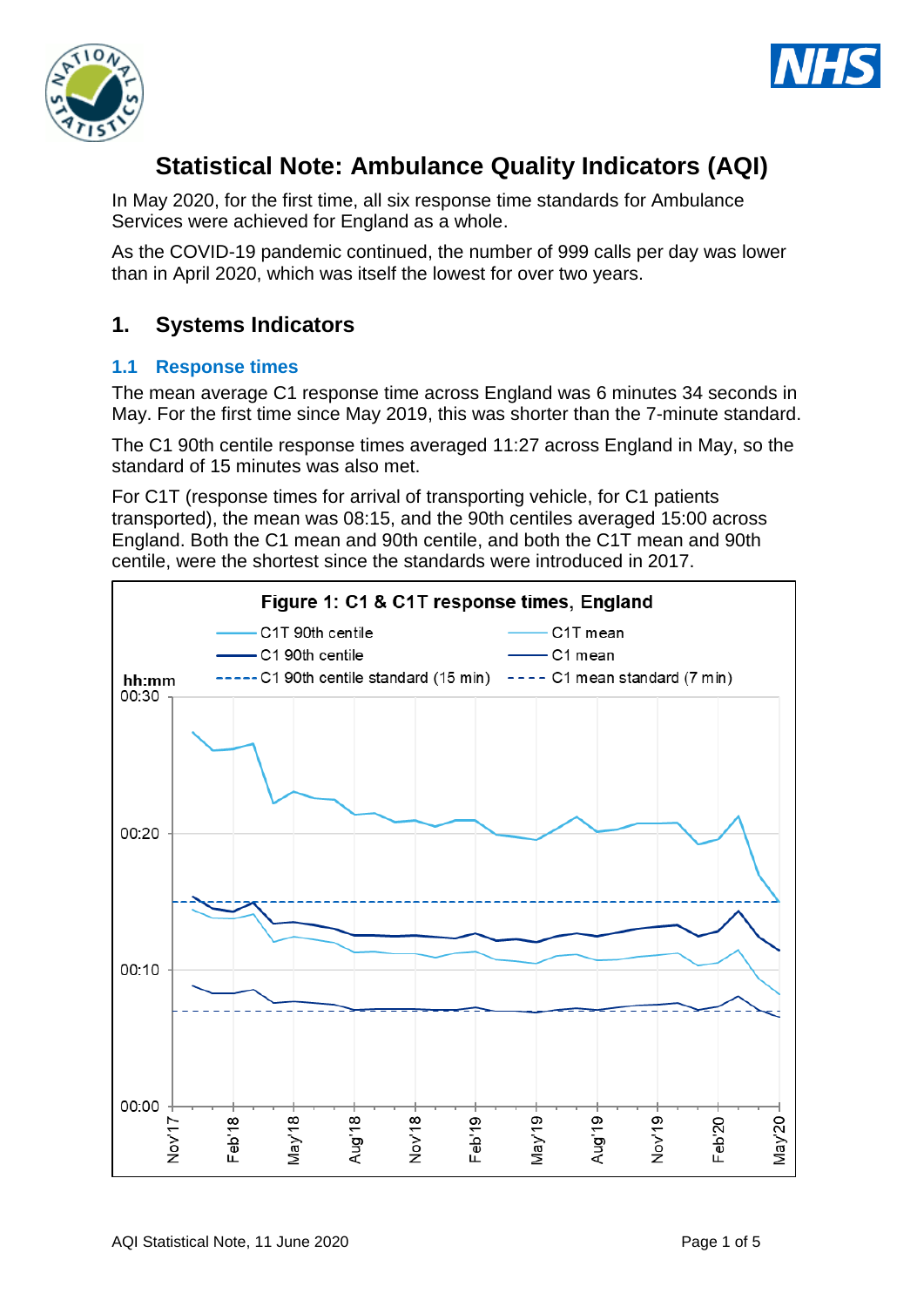



For C2 in May 2020, the mean average response time was 13:28 for England, meeting the 15-minute standard for the first time ever. The 90th centiles averaged 25:14 across England, meeting the 40-minute standard for the second time ever.



The May 2020 England C3 mean average response time was 28:50, and the C3 90th centile times averaged 1:03:07, shorter than the standard of two hours. The C4 mean average response time was 51:05, and the C4 90th centile times averaged 1:45:42, shorter than the standard of three hours (Figure 3).

The C2, C3, and C4 response times for England in May 2020 (mean averages and 90th centiles) were all at least 20% shorter than they were in April 2020, which were all themselves the previous shortest times.

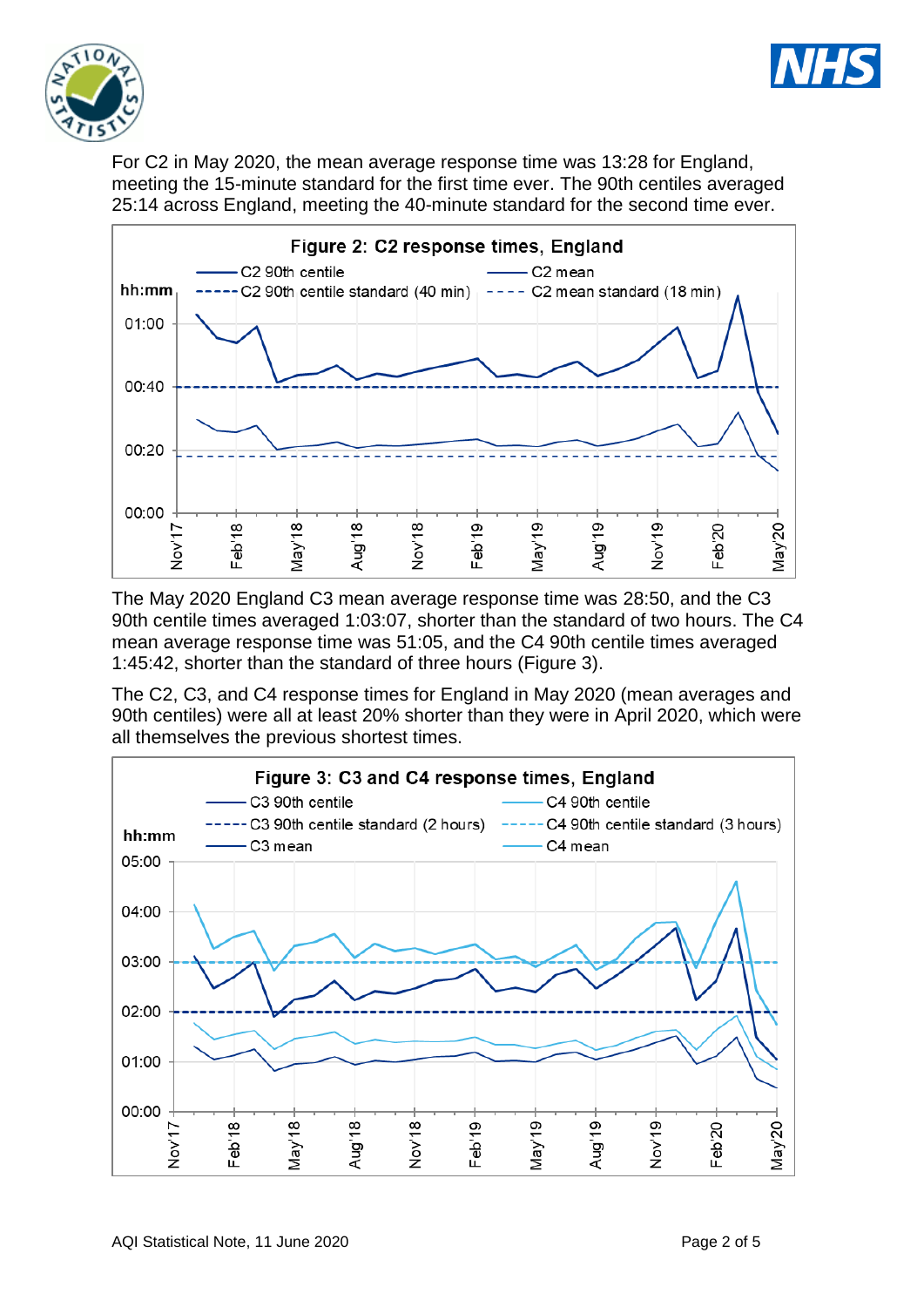



## **1.2 Other Systems Indicators**

Across England, the mean average call answer time in May 2020 was 2 seconds, the lowest since this data item was first collected nationally in December 2017.

In May 2020, per day, there were (Figure 4):

- 18.5 thousand calls to 999 answered, the fewest since these data items were first collected nationally in December 2017;
- 22.0 thousand incidents that received a response (whether on the telephone or on the scene) from an ambulance service, the fewest since August 2018;
- 11.1 thousand incidents where a patient was transported to an Emergency Department (ED). This was 12% more than in April 2020, but still the second fewest in the time series.



Incidents resolved on the telephone (Hear & Treat) comprised 7.5% in May 2020, and a further 36% were closed at the scene (See & Treat), both fewer than in the previous two months. Conversely, a patient was transported to an Emergency Department (ED) in 51% of incidents, and to somewhere other than ED in the other 5.5%, both more than in the previous two months. (Figure 5)

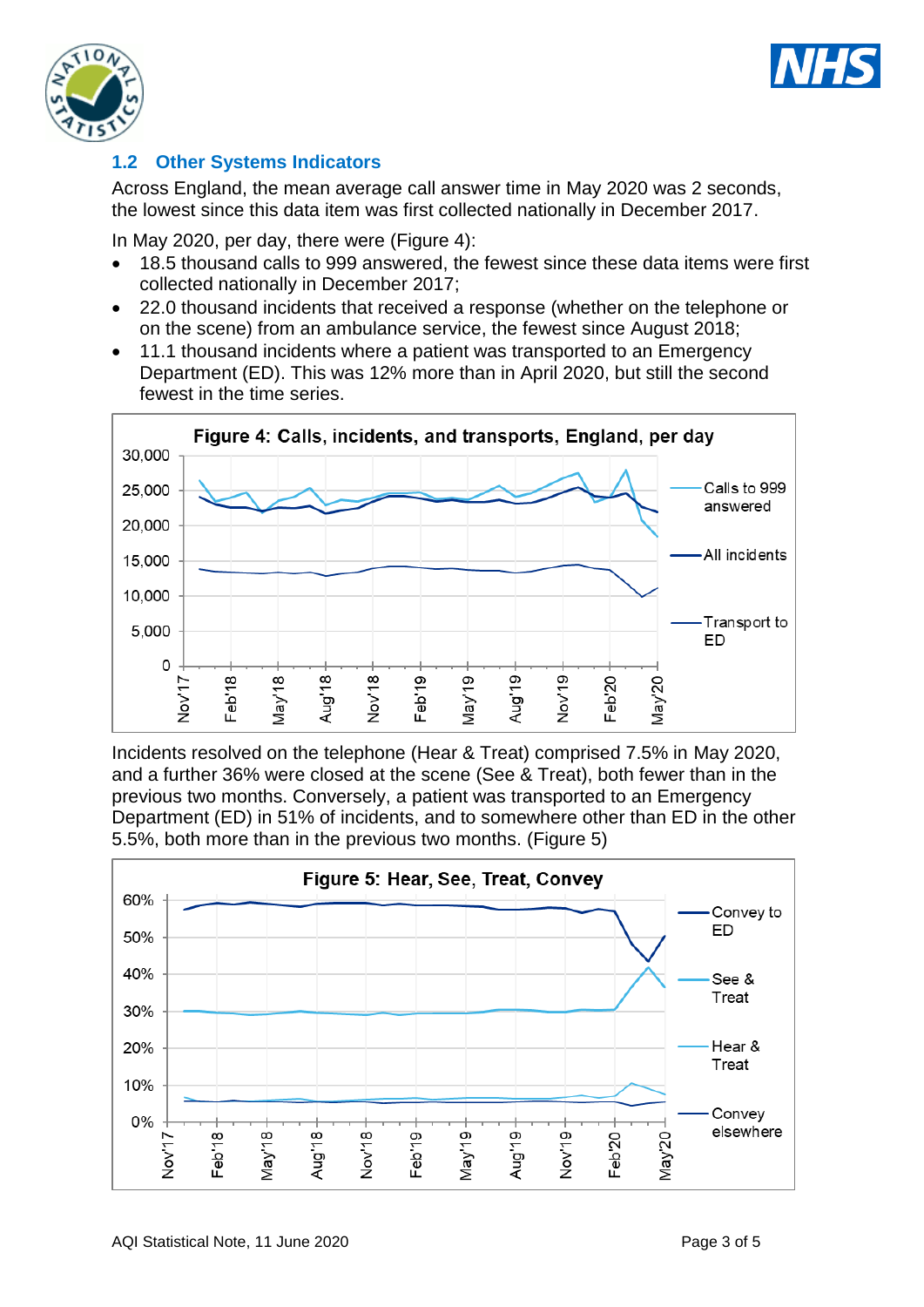



## **2. Further information on AQI**

## **2.1 The AQI landing page and Quality Statement**

[www.england.nhs.uk/statistics/statistical-work-areas/ambulance-quality-indicators,](http://www.england.nhs.uk/statistics/statistical-work-areas/ambulance-quality-indicators) or [http://bit.ly/NHSAQI,](http://bit.ly/NHSAQI) is the AQI landing page, and it holds:

- a Quality Statement for these statistics, which includes information on relevance, accuracy, timeliness, coherence, and user engagement;
- the specification guidance documents for those who supply the data;
- timetables for data collection and publication;
- time series spreadsheets and csv files from April 2011 up to the latest month;
- links to individual web pages for each financial year;
- contact details for the responsible statistician (also in section 2.4 below).

#### Publication dates are also at

[www.gov.uk/government/statistics/announcements?keywords=ambulance.](http://www.gov.uk/government/statistics/announcements?keywords=ambulance)

The web pages for each financial year hold:

- separate spreadsheets of each month's data;
- this Statistical Note, and equivalent versions from previous months;
- the list of people with pre-release access to the data.

## **2.2 AQI Scope**

The AQI include calls made by dialling either the usual UK-wide number 999 or its international equivalent 112. As described in the specification guidance mentioned in section 2.1, incidents resulting from a call to NHS 111 are included in all Systems Indicators the except call data items, A1 to A6 and A114.

#### **2.3 Related statistics**

Ambulance handover delays of over 30 minutes at each Emergency Department are published by NHSEI during winter 2012-13, 2013-14, 2014-15, 2017-18, 2018-19, and 2019-20, at [www.england.nhs.uk/statistics/statistical-work-areas/winter-daily](http://www.england.nhs.uk/statistics/statistical-work-areas/winter-daily-sitreps)[sitreps.](http://www.england.nhs.uk/statistics/statistical-work-areas/winter-daily-sitreps)

The Quality Statement described in section 2.1 includes information on:

- the "Ambulance Services" publications by NHS Digital [https://digital.nhs.uk/data](https://digital.nhs.uk/data-and-information/publications/statistical/ambulance-services)[and-information/publications/statistical/ambulance-services,](https://digital.nhs.uk/data-and-information/publications/statistical/ambulance-services) with data from before 2000, to 2014-15;
- a dashboard with an alternative layout for AQI data up to April 2016;
- the comparability of data for other countries of the UK:

| Wales: | https://statswales.gov.wales/Catalogue/Health-and-Social- |
|--------|-----------------------------------------------------------|
|        | Care/NHS-Performance/Ambulance-Services                   |

Scotland: See Quality Improvement Indicators (QII) documents at [www.scottishambulance.com/TheService/BoardPapers.aspx](http://www.scottishambulance.com/TheService/BoardPapers.aspx)

Northern Ireland: [www.health-ni.gov.uk/articles/emergency-care-and-ambulance](http://www.health-ni.gov.uk/articles/emergency-care-and-ambulance-statistics)[statistics](http://www.health-ni.gov.uk/articles/emergency-care-and-ambulance-statistics)